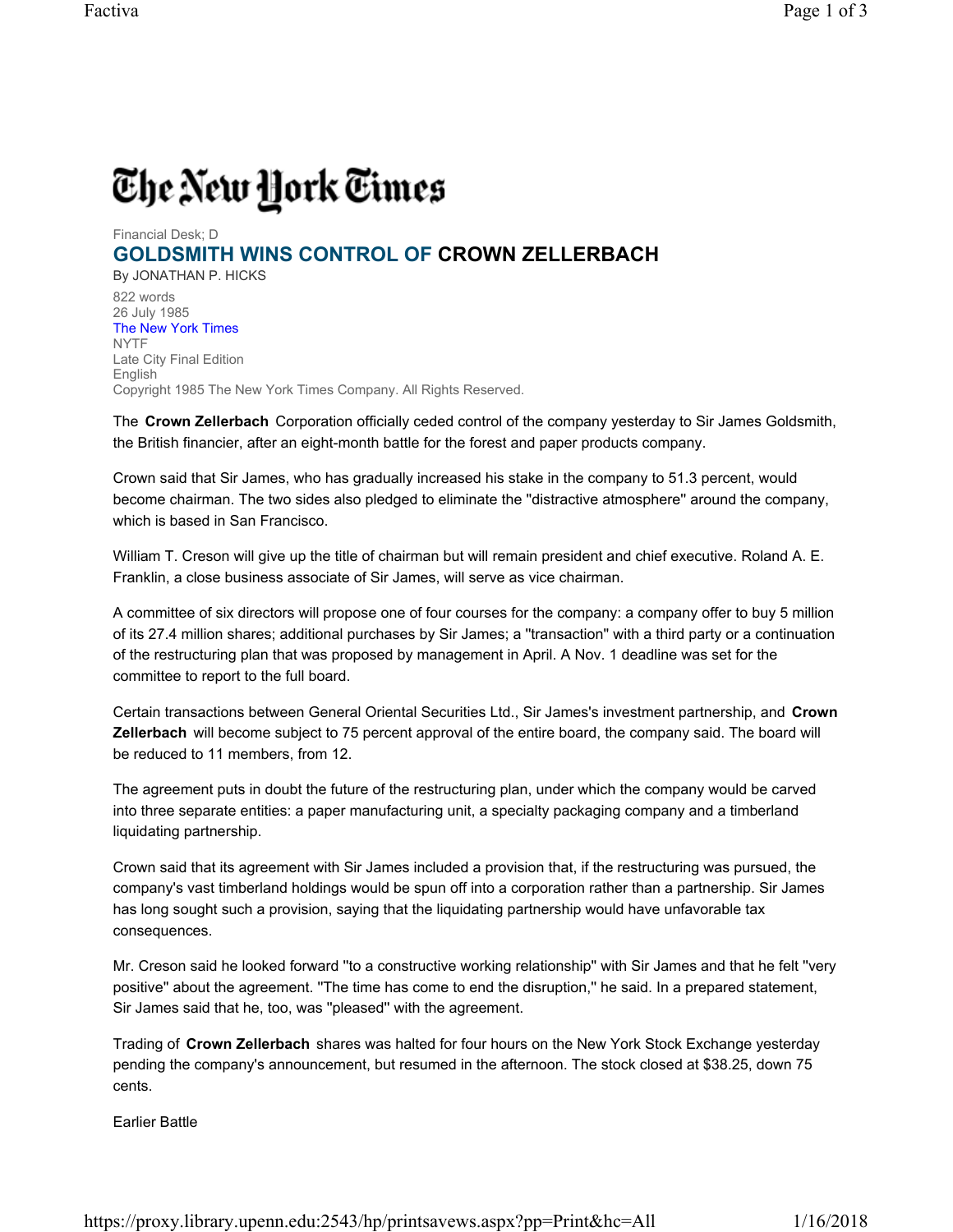The 52-year-old Sir James is known for his ability to make money in his efforts to acquire companies. Five years ago, after another highly contested battle, he won control of the Diamond International Corporation, also a paper and forest products company. He broke it up and sold off the pieces - for a profit of more than \$500 million - but kept one piece: more than a million acres of timberland in the United States.

Although Sir James has been vague about his intentions regarding **Crown Zellerbach** , which holds nearly twice as much forest property as Diamond International, some analysts and investors contend that his objectives are the same in this case.

''Mr. Goldsmith wants to cash in and make money on the stock he's purchased,'' said George B. Adler, an analyst with Smith, Barney & Company. ''He is not interested in running the company.''

Nonetheless, it might not be possible to sell Crown's timberland in the Northwest and South quickly, say analysts, who point to the current soft market for forest property.

## Anti-Takeover Measures

Robert S. Pirie, president of Rothschild Inc., an investment banking concern that represents Sir James, said the British financier's acquisition of a controlling interest in Crown represented the first time that a company was taken over that had anti-takeover measures in effect. It also represented a rare occasion when a majority interest in a company was acquired for less than what was being bid in a tender offer, Mr. Pirie said.

In recent weeks, Sir James has increased his holdings by buying about 25 percent of **Crown Zellerbach** at prices between \$41.50 and \$42 a share. In April, he made a tender offer to acquire the company for \$42.50 a share. Crown's management rejected the offer, saying it would not consider bids of less than \$60 a share. The Goldsmith offer was complicated by company provisions that were enacted to make a hostile takeover prohibitively expensive.

The fight began in December, when Sir James said he planned to assemble a significant stake in the company. At the time, its stock was selling at about \$29.

Both sides filed a flurry of suits over the succeeding months as Sir James increased his stake. Shortly after Sir James made his tender offer, Crown announced its restructuring proposal. Sir James then canceled his bid and rejected an earlier offer of two seats on the board. He won one seat at the company's annual meeting in May but lost an attempt to rescind the anti-takeover provisions.

New York Times Digital (Full Text)

Document NYTF000020050505dh7q01a89

## **Search Summary**

| Text                 | Crown Zellerbach                                                                 |
|----------------------|----------------------------------------------------------------------------------|
| Date                 | 07/26/1985 to 07/26/1985                                                         |
| Source               | The New York times on the Web.                                                   |
| Author               | All Authors                                                                      |
| Company              | All Companies                                                                    |
| Subject              | All Subjects                                                                     |
| Industry             | All Industries                                                                   |
| Region               | All Regions                                                                      |
| Language             | All Languages                                                                    |
| <b>News Filters</b>  | Source: The New York Times - All sources Date: 1 January 1985 - 31 December 1985 |
| <b>Results Found</b> | 2                                                                                |
|                      |                                                                                  |